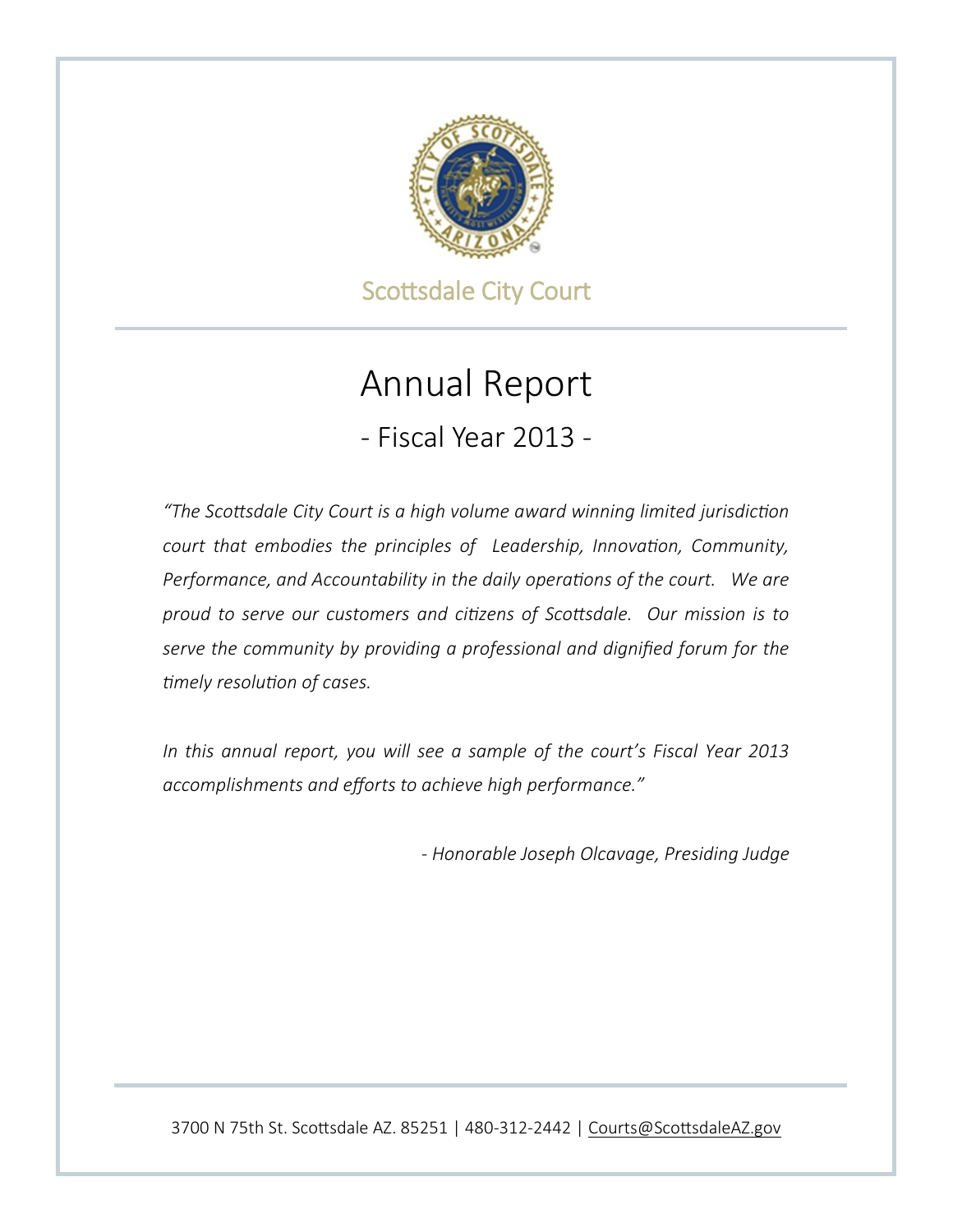## Introduction

#### *M e e t i n g W o r k l o a d D e m a n d s*

#### Joseph Olcavage

Presiding Judge

Orest Jejna Associate Judge

James Blake Associate Judge

Statia D. Hendrix

Associate Judge

Herbert Pierpan

Hearing Officer

Alicia Morrison Skupin Hearing Officer



## Julie A. Dybas Court Administrator Daniel Edwards Deputy Court Administrator Ken Kung Deputy Court Administrator County: Maricopa Incorporated: 1951 Slogan: "The West's Population: 217,965 Size: 184.5 square miles Scottsdale Facts

Most Western Town"

## SCOTTSDALE CITY COURT 4TH LARGEST ARIZONA MUNICIPAL COURT

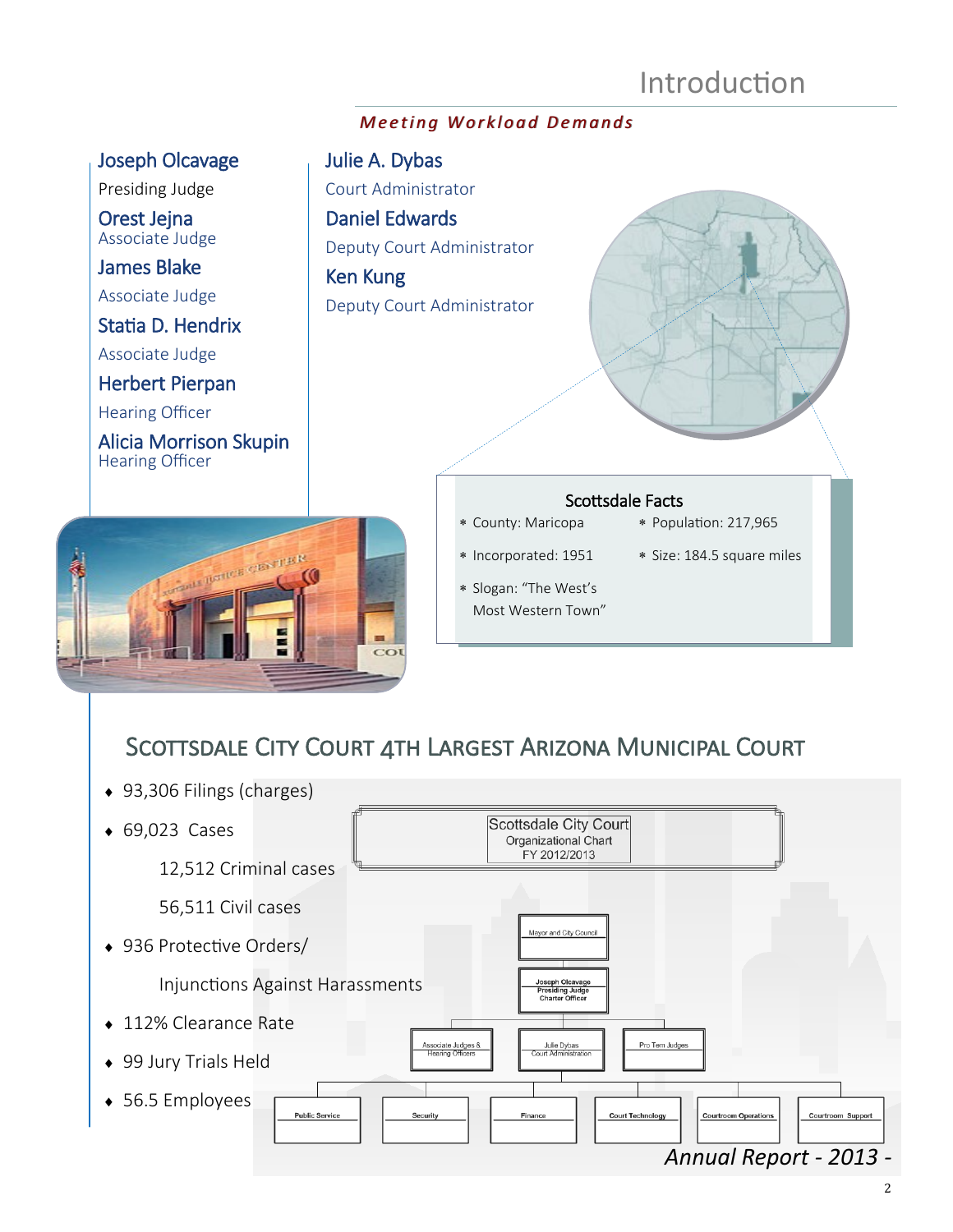# Leadership

## Programs

The court's home detention cost saving program recognized by:

National Association of Court Management's Justice Achievement Award (2012) - Honorable Mention

Administrative Office of the Court's LJC award for Strengthening the Administration of Justice (2012)

## Experience

#### Judicial Bench:

 Four Judges and two Hearing Officers with

60 + years judicial service

#### Court Administration:

#### Three individuals with

 50 + years court experience including

Supreme Court, Superior Court, Justice Court and 5 Limited Jurisdiction Courts

#### Court Managers:

#### Six individuals with

60 + years court experience

### **Enhancing the Quality of Justice**

## Performance

- Agreement and application of core administrative principles
- Commitment to excellence for citizens, court customers and staff
- Heightened collegiality between court administration and bench
- Measuring performance and sharing results
- Ongoing performance improvement

## Planning

- ◆ Succession planning
- Hiring and promoting well-trained professional staff
- Continuity of operations through cross-training and back-up systems
- Making decision based on strategic planning and available resources
- $\bullet$  Investing in a high performance work culture
- ◆ Fiscal responsiveness

## Participation

- Limited Jurisdiction Court (LJC)
- Court Automation Coordinating Committee (CACC)
- ◆ Defensive Driving Board (DDB)
- $\bullet$  Limited Jurisdiction Court Admin-  $\bullet$ istrators Association (LJCAA)
- Judicial Review Board
- Technical Advisory Committee (TAC)
- Criminal Justice Team (CJT)
- State Specialty Courts
- State Initiatives
- Youth Corps Volunteer Program
- City Workgroups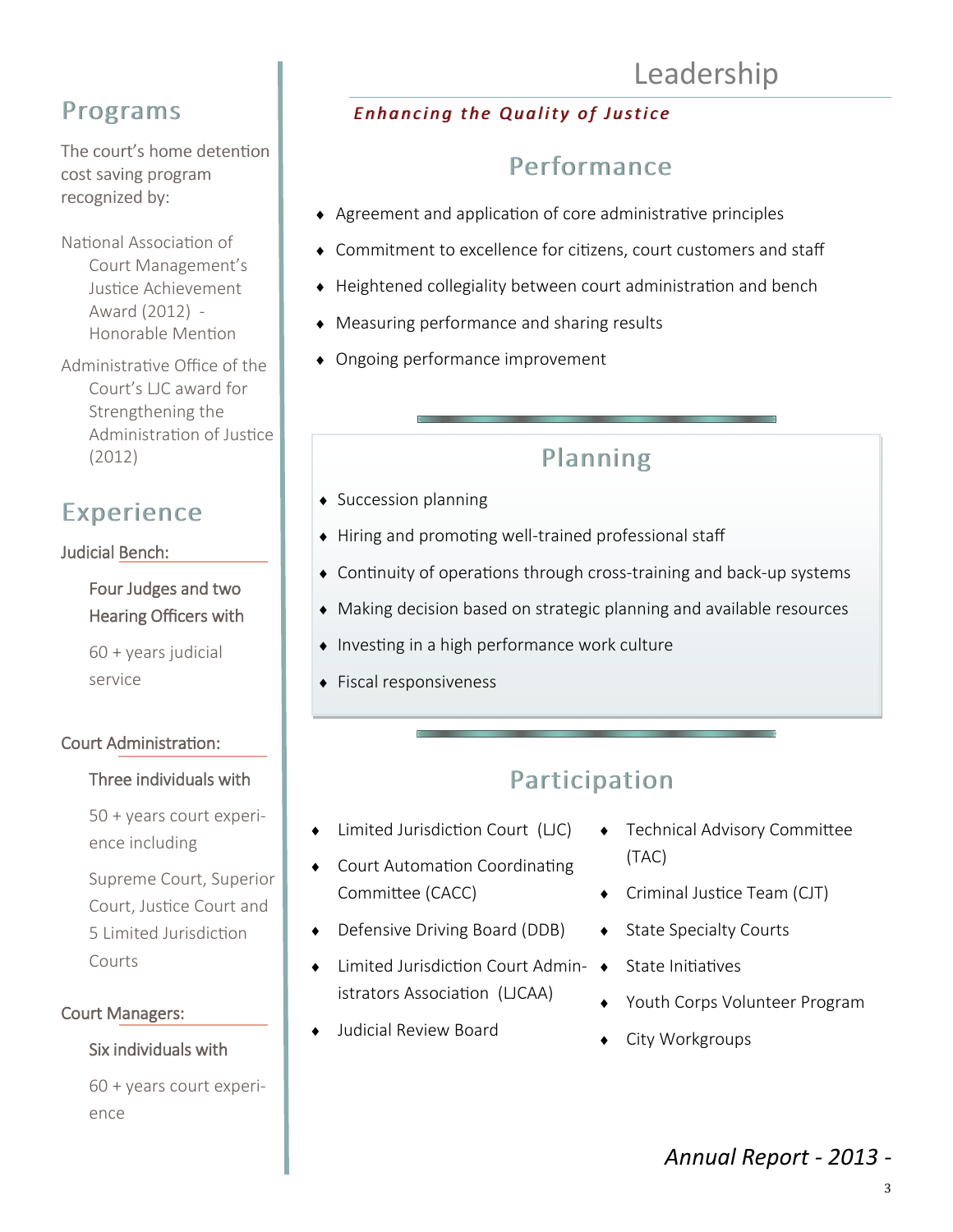#### *E -f f i c i e n c y T h r o u g h T e c h n o l o g y*

### e-Bench

In FY12/13 the court committed to a paper-on-demand initiative for the criminal bench. The judges' motion and correspondence filings moved to a workflow queue model. Using the new process, filings are available almost immediately and judges may process motions in their queue at any time and from any computer in the court. The process has saved the court approximately 8 staff hours per week by reducing the need to place paper filings in case files and deliver to judges for ruling. The civil traffic hearing officers are currently file-less.

### e-Services

- Case lookup by name
- Case lookup by case number
- Contract payment schedule
- $\triangleleft$  Receipting activity
- ◆ DDC court date extension
- Self-assessment of photo enforcement service fee

## Auto Dialer

In FY2012/2013, the court made 24,559 calls for missed payments and 9,908 calls for pre-delinquent reminders.

In the next fiscal year, the court will be implementing a new reminder service for upcoming court dates starting with criminal arraignments (the first court appearance).

## e-Compliance Reporting

data transfer system with the court's contracted providers to intervention and increases the track the ongoing progress of de-accuracy of the CMS. Additionalfendants and to reduce manual ly, non-compliance entries reprocessing. The data exchange is ceived through the data transfer bidirectional in that the court are immediately put into a work sends updates to the providers flow queue for staff to review and and the providers send updates to the court. The vast majority of rec-court averages 133 records a day ords received only require the up-from the providers for programs date to be recorded in the system and 101 records a day for home (e.g. completion of a class or a detention. note about progress).

The court created an electronic This process allows staff to rapidly process the cases that need route for further action. The

## Resulting Court Settings

The court implemented a technology solution that electronically documents the result of a court date. Specifically, the court is now able to determine the result of each and every court date (e.g. if a PTC was held, continued or vacated). This data will ensure the court is effectively utilizing courtroom capacity and maintaining case processing timelines per established guidelines.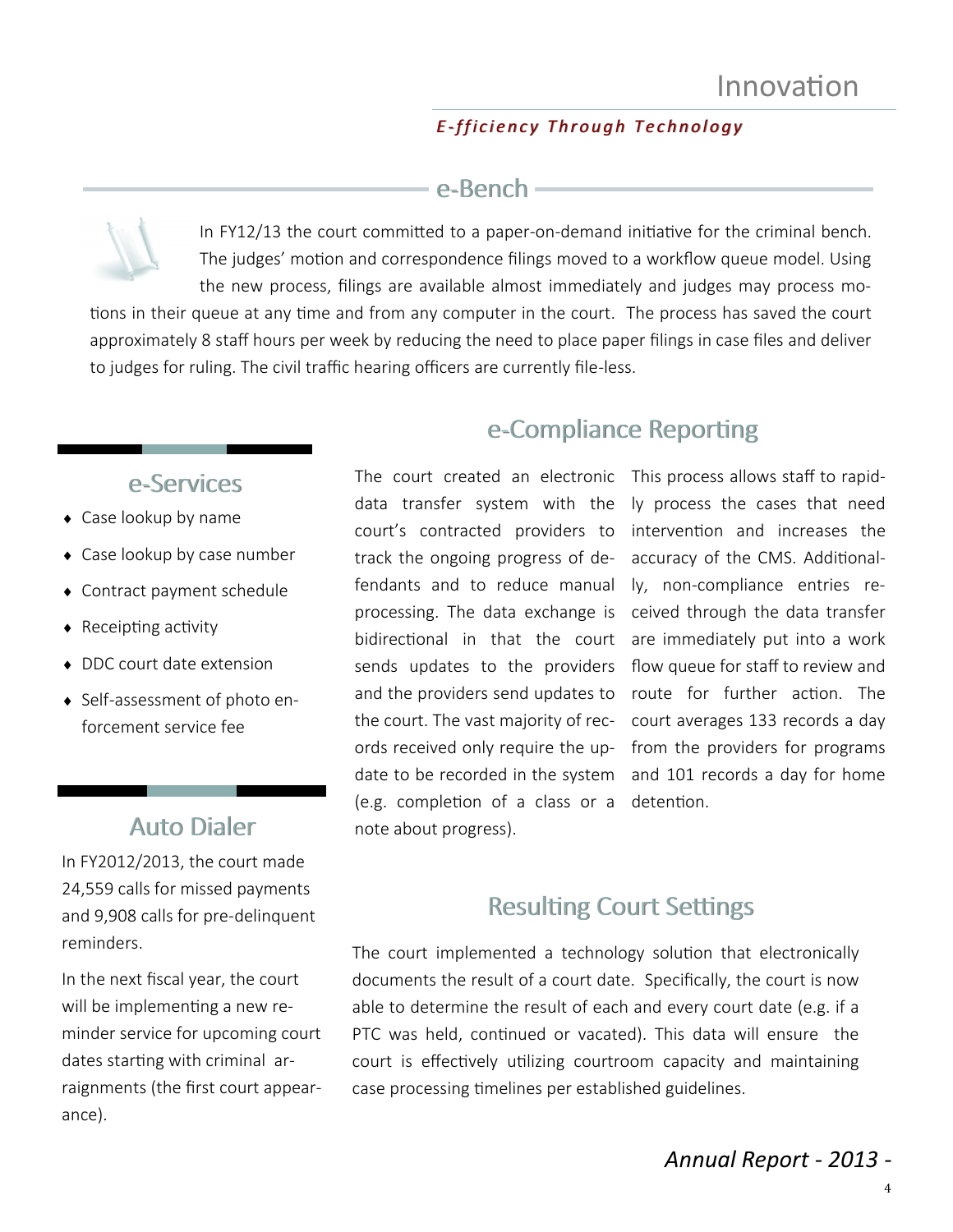### Problem Solving Courts

Scottsdale City Court participated in two community based problem solving courts in order to resolve cases and address community needs.

*Homeless Court* - The Maricopa County Regional Homeless Court (RHC) gives people affected by homelessness the chance to resolve old misdemeanor charges. In FY 2013, the court resolved 10 cases by suspending fines and fees for community services hours performed.

*Veterans Court* - The Arizona Stand Down is Arizona's largest outreach event targeting veterans experiencing or at-risk of homelessness. In FY 2013, the court resolved 13 cases by suspending fines and fees for community services hours performed.

#### Language Access Services

The court ensured access to justice by providing interpreter services for 28 distinct languages, including 527 hours for Spanish speakers and 325 hours of lesser used language services, totaling 852 hours of interpreter services. The top five languages include: Spanish; Arabic; Farsi; Mandarin and Somali. The court also served 2,514 Spanish speaking customers in the lobby.

#### Volunteerism

- ◆ Going Green
- Youth Corps Program
- Adopt a Senior Program
- City Charitable Campaign

#### *Attention to Needs*

### Jail Alternative Program

The court's Home Detention Electronic Monitoring (HDEM) program is an award winning jail alternative program for DUI offenders. Estimated jail cost avoidance for FY 2013 is \$1,941,460.78, with a total estimated jail cost avoidance of \$4,902,703.67 since implementation of the program in October 2010. As important, 90% of the participants have either successfully completed the HDEM program or are still enrolled and 93% have completed mandatory alcohol education or are still enrolled. In FY 2013 the HDEM program had 1 violation for tampering with the ankle bracelet and zero incidents of re-offenders in Scottsdale for DUI's.

### Customer Feedback

The court recognizes the best ideas for improvement come from our customers. Customer feedback via the court's website drove improvements to e-services such as on-line receipting. In June 2013, the court conducted a "customer survey blitz" and collected more than 300 surveys from lobby customers in 2 weeks. Focus on the customer feedback help guide new projects and improvements. The survey also showed that 97% of the respondents thought the court's overall customer experience was excellent or satisfactory.

### **Restitution**

*Community Work Hours*: Defendants ordered to complete community restitution are referred to Scottsdale Parks and Recreation to complete their service. In FY 2013, the City of Scottsdale benefitted from 4,152 hours of community restitution completed at Scottsdale Parks. This includes 2,332 hours from adult defendants and 1,820 hours completed by juvenile defendants. An additional 1,812 community restitution hours were completed at other community agencies when defendants were unable to complete the hours at Scottsdale Parks.

*Dollars to Victims*: The court places the highest priority on ensuring all monies collected for restitution are paid to victims timely. In FY 2013, the court collected and distributed \$200,000 to victims.

**Community**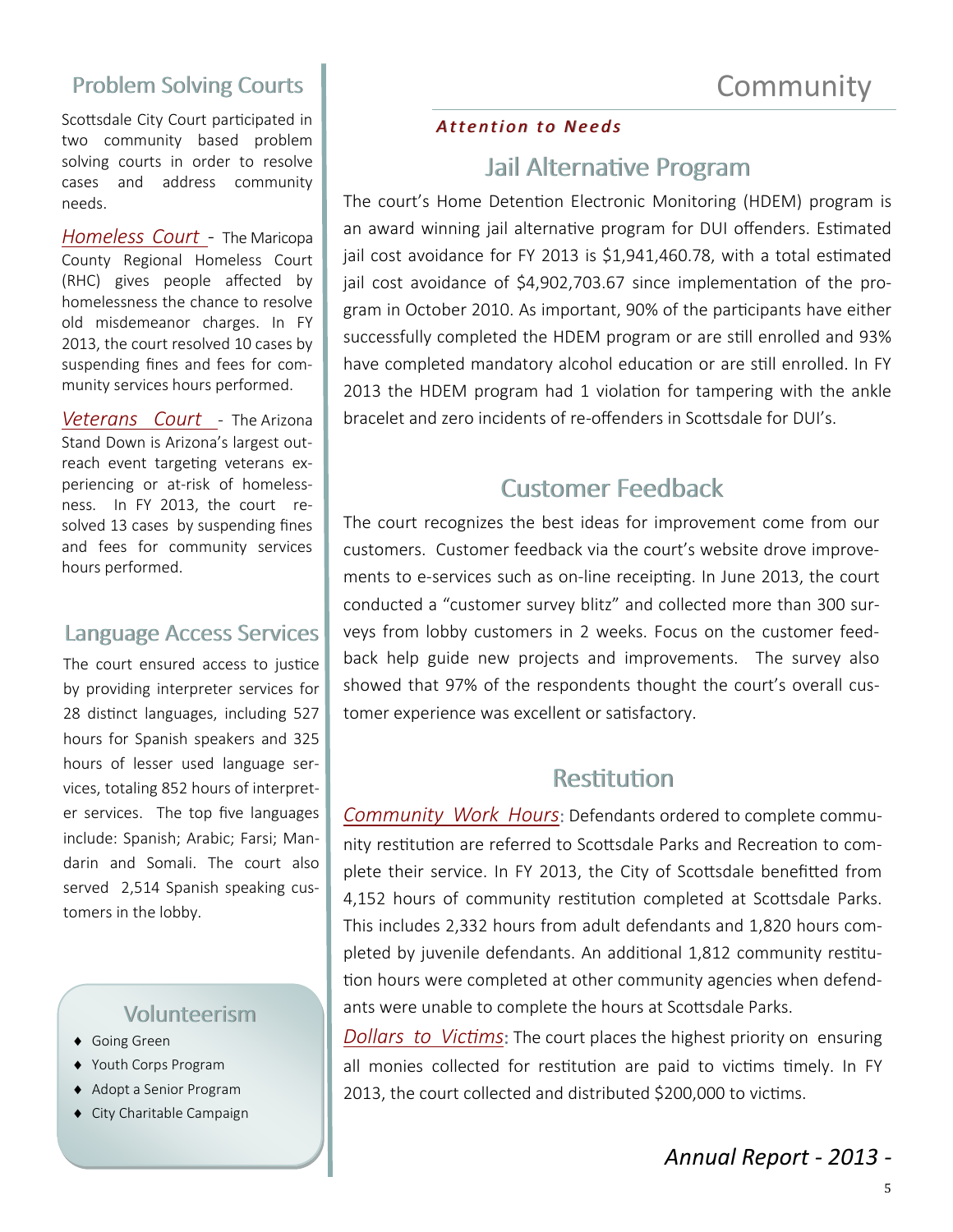



Strengthening, Modifying, Improving

## Awarded \$50,000 grant for the High Performance Court Project

The Court partnered with the National Center for State Courts (NCSC) and was awarded a \$50,000 State Justice Institute (SJI) grant to implement the High Performance Court Framework. The project was kicked off March 2013 when the NCSC conducted a workshop for the judges and leadership team on procedural fairness and courthouse culture. The project focuses on improving the administration of justice by creating an enhanced collegiality between judges and administration and implementing a sustainable process for continued self-examination and improvement. The project will be completed December 2013.

## *CourTools*

*Measures*

 $\left( 1\right)$ 

 $\left( 2 \right)$ 

 $\left( \begin{array}{c} 3 \end{array} \right)$ 

4

5

6

7

 $\left( \begin{array}{c} 8 \end{array} \right)$ 

 $\frac{1}{9}$ 

10

87% - satisfaction rating on access and fairness

112% - case clearance rate ratio of closed cases to filed cases

98% - cases disposed within 180 days

61 days median age for pending cases

76% of trials held within 2 trial date settings or less

98% reliability and integrity of case files

60% of assessments due collected

81% of jurors who report are examined for qualifications

90% employee satisfaction rating

\$68.70 cost per case

- **Initiatives**
- Established a DUI expedited trial calendar to ensure timely jury trials in response to the increase in DUI case volume
- $\bullet$  Initiated **case flow strategies,** such as case audit tasks, notices addressing discovery issues and case flow policies, by working collaboratively with judges and staff
- ◆ Created a workgroup focused on enhancing the juror's experience, which reviewed and responded to over 215 jury surveys
- $\rightarrow$  Developed **WORK flow queues** to decrease the use of paper and streamline employee resources
- Focused on **customer feedback** through on-line outreach and inperson feedback from over 300 customers in a 2 week period
- Ensured **staff inclusion** by creating employee focus groups that addressed morale, training, employee survey, dress code, and web services
- $\bullet$  Reorganized to maximize staff's knowledge and skillsets, thus increasing efficiencies and ensuring secondary and tertiary operational coverage
- Implemented efficiencies in jail court by partnering with stakeholders to offer pleas at initial arraignment thereby saving over \$400,000 in 1 year
- Revised the court's website to maximize information dissemination and inform citizens of court expectations

*Annual Report - 2013 -*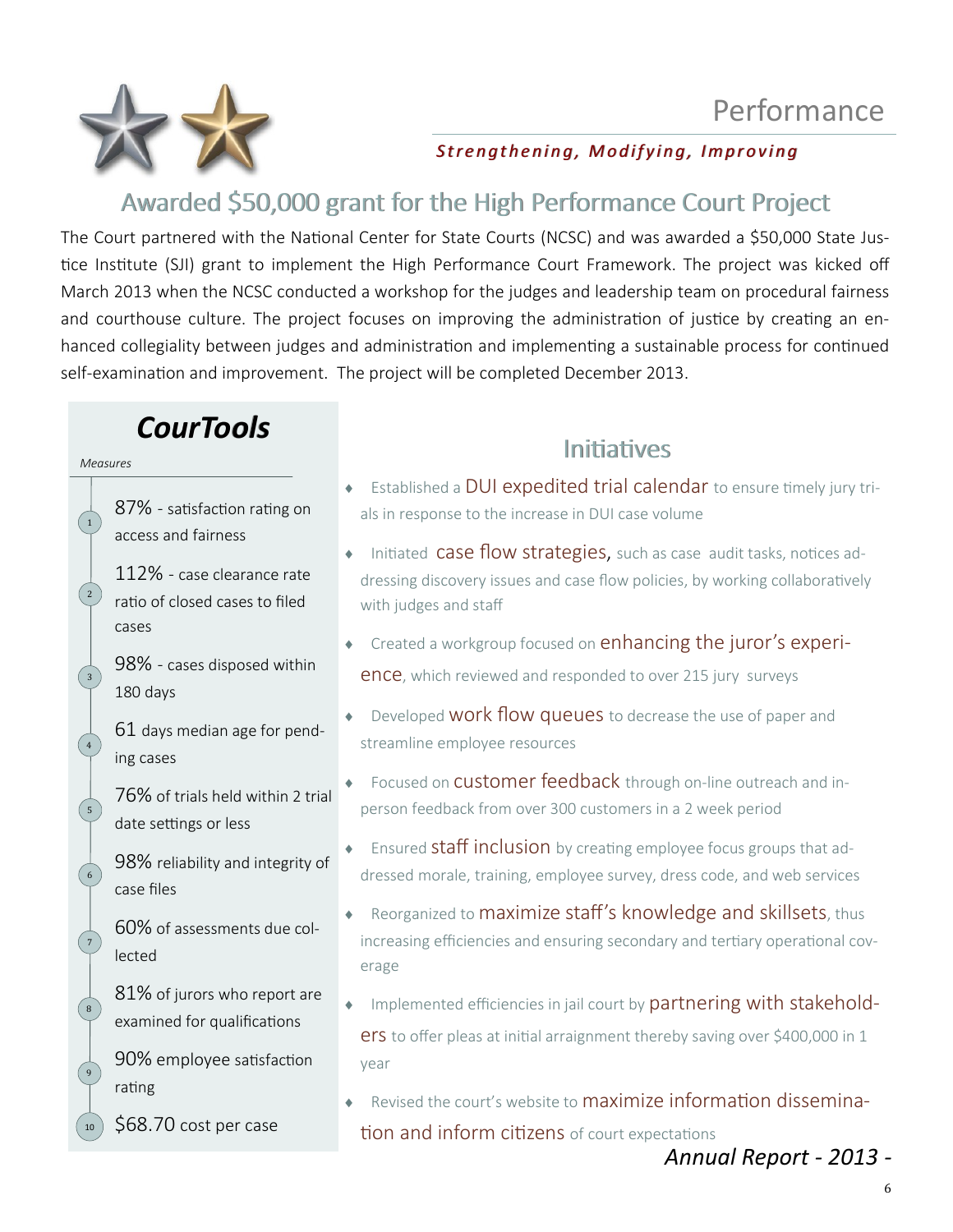## Accountability

# BUDGET FY 12/13

### Total Court Budget

\$5.7 Million

### Revenue

\$9.3 Million to Scottsdale \$7.3 Million to Arizona \$.7 Million to Maricopa \$.2 Million to Victims

### Expenditure

\$5.425 Million 5% under budget

#### **Collections**

\$643,000 FARE collections

\$800,000 intercepted from defendants' Arizona tax refunds

### Jail Savings

Home Detention Electronic Monitoring

\$1 Million budget savings

### **Public Trust and Confidence** Responsible oversight of public monies

5% under budget

For every \$1 spent on court operations, the court collected \$3.20 in fines & fees, of which \$1.71 was designated for the city

Over 1 million savings in budget due to jail cost savings programs

Compliance to Minimum Accounting Standards

Favorable outcomes for local and state financial audits

\$16,600 collected due to a social security program costing \$1,300

## Connecting to the public

28 language services provided to litigants

e-Services

Telephonic pleas/appearances and motions filed by email

Juvenile calendar

Litigant and citizen assessment through feedback

Improved juror services

## Public access

Access to judges 8 to 5 (even after 5 with OP/IH hearings) , Monday—Friday, via walk-in calendar

Publish monthly statistics, including performance data

Provide access to court records while securing confidential information

## Enforcement of court orders

Comprehensive collection efforts for delinquent accounts

Tracking, monitoring and addressing non-compliance to programs

Streamlining and formalizing community restitution efforts

Ensuring compliance with court orders

*Annual Report - 2013 -*